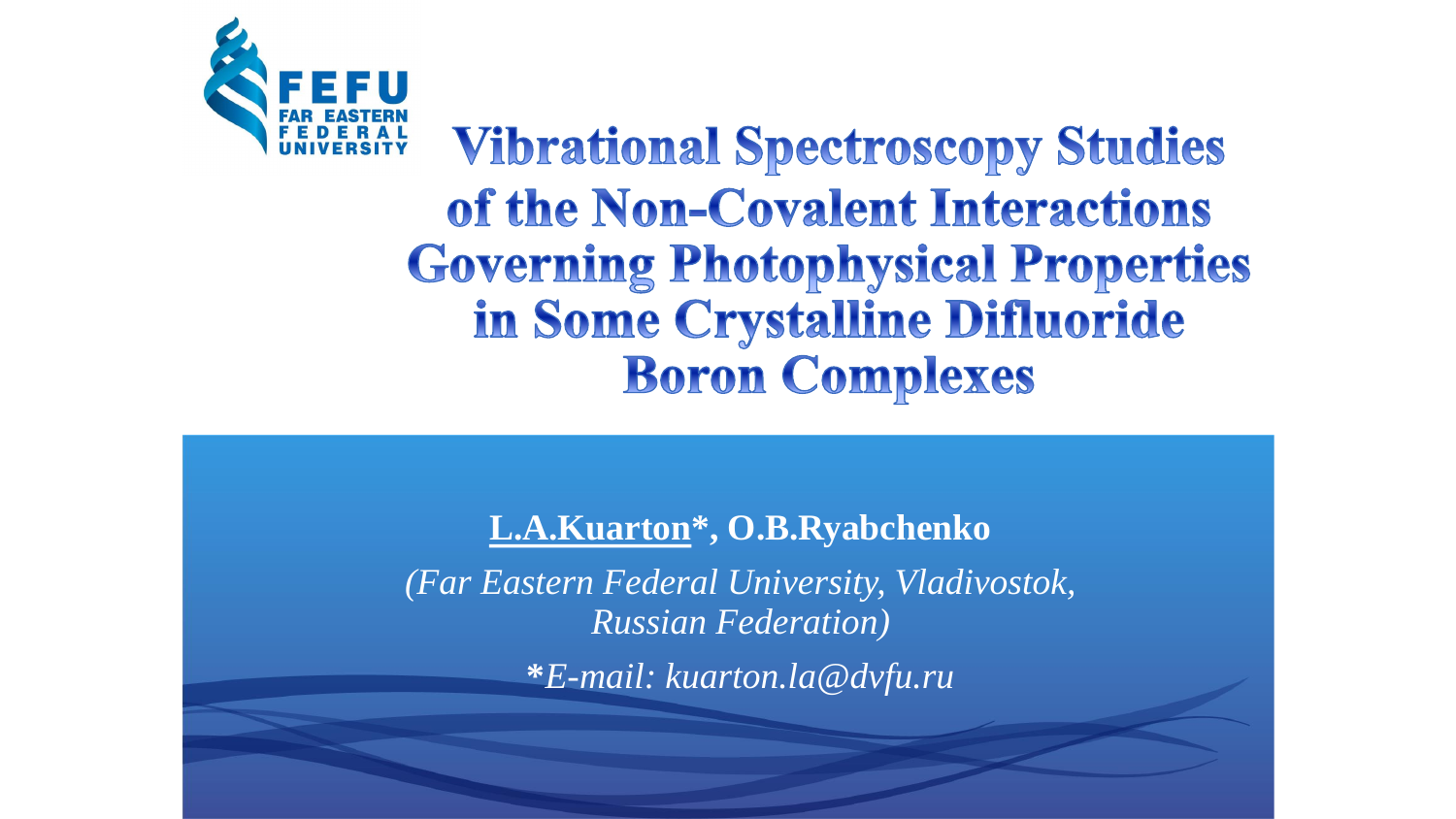**Boron β-diketonate complexes are used in different fields of science and industry because of their luminescent and phototransforming properties, which depend not only on structure of a complex but also on non-covalent interactions (NCI) that are mostly**

**due to substituents and heteroatoms in the chelate ring.**



*Photo from: E. V. Fedorenko, A. G. Mirochnik, A. Yu. Beloliptsev, I. V. Svistunova, G. O. Tretyakova. Design, Synthesis, and Crystallization-Induced Emission of Boron Difluorides b-Ketoiminates. - ChemPlusChem 2018, 83, 117 – 127.*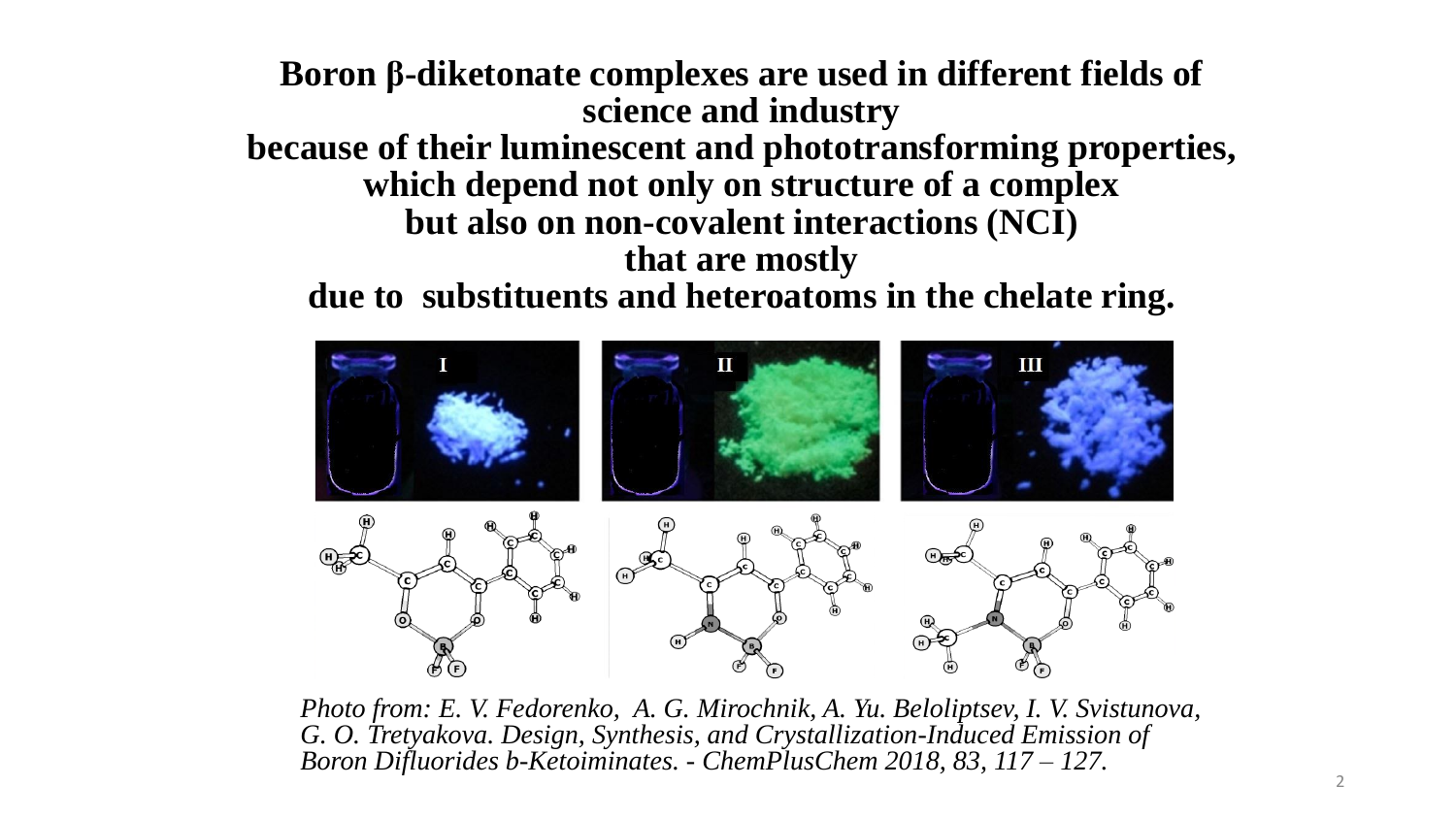## **Samples, Methods**

Complexes were synthesized in chemical cluster FEFU.

FT-IR spectra were registered by spectrometer Vertex 70. Samples were prepared by pressing in pellets with KBr.

Quantum-chemical calculations were performed by means of a program **Firefly** DFT/B3LYP method in basis set 6-311G (d, p).

Vibrational mode visualization, calculated spectrum simulation: **Chemcraft**.

NCI visualization: **Multiwfn** and **VMD** program tools.

*Tetramer model spectra are very helpful in assignment and searching for vibrational marker bands.*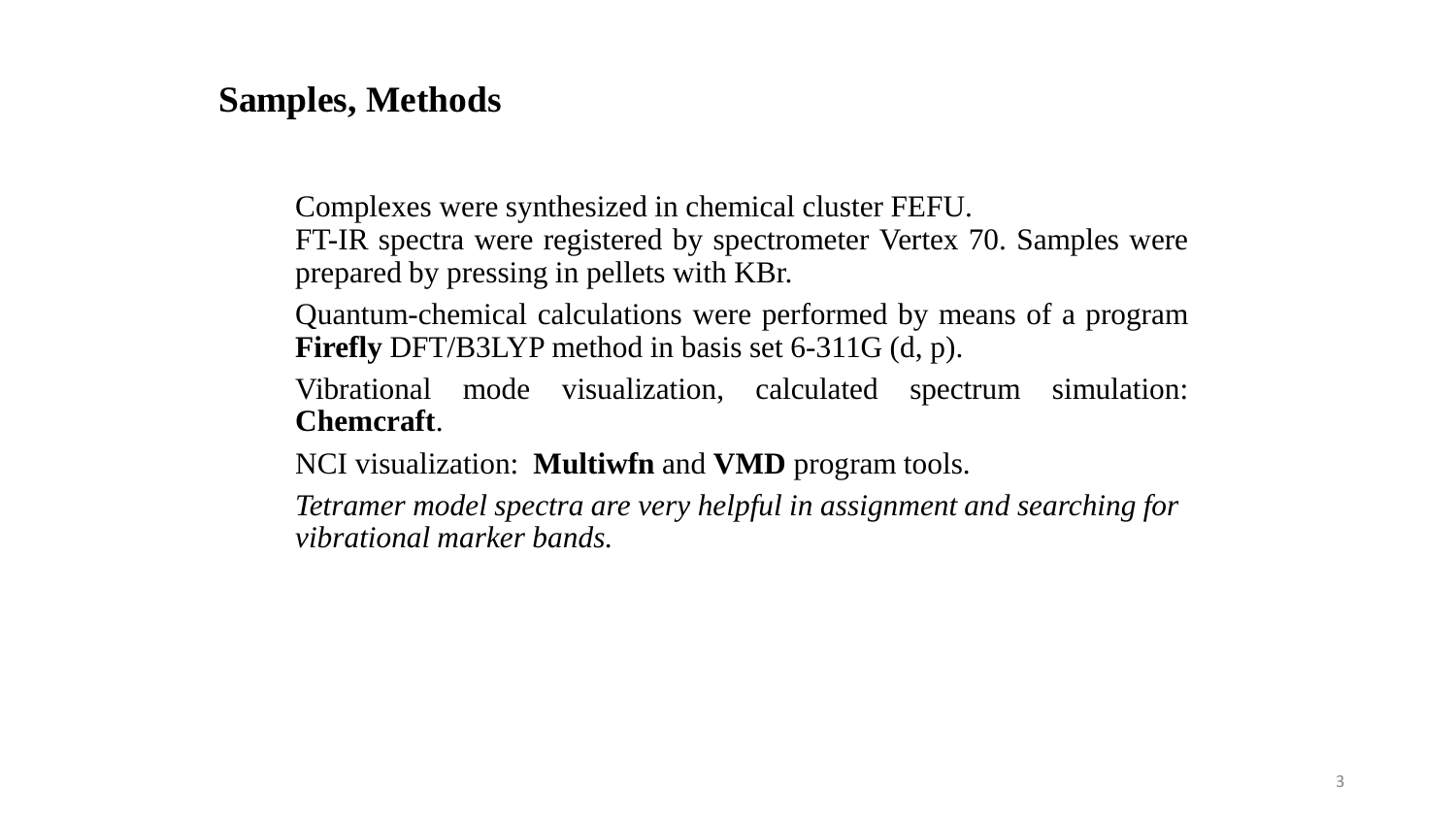

*Measured and calculated IR spectra of the complex* **II** *in the 1320–680 cm-1 range.*



*v*BF band in each monomer spectrum is splitted in related tetramer spectrum to two (complexes **I** and **II**) or to three components (complex **III**) that is consistent with the types of the NCI (on the next slide).

The minor *v*BF shift value is likely correlated to the one of quantumchemical descriptors whereas the greater shift does not show any correlations.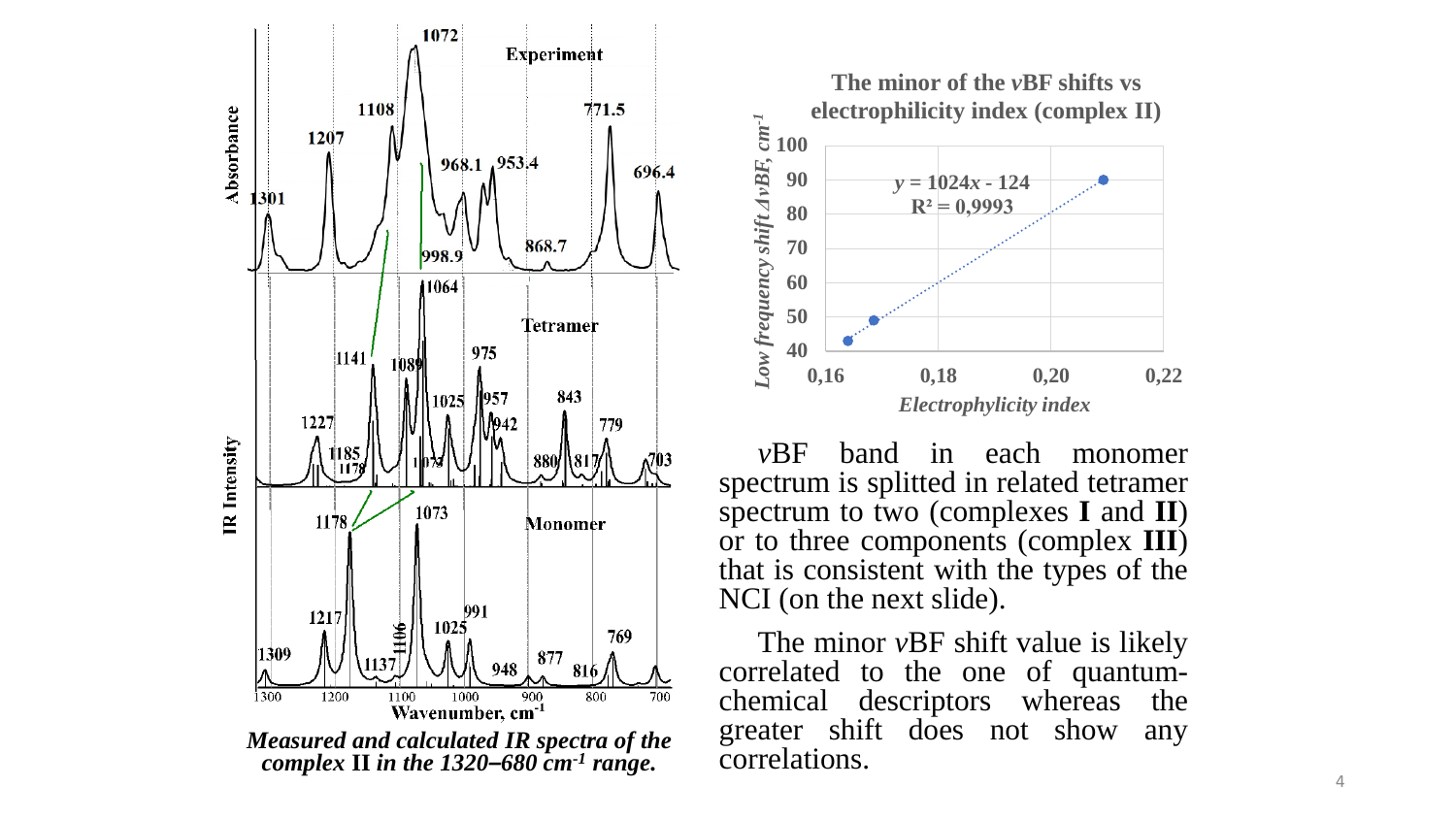